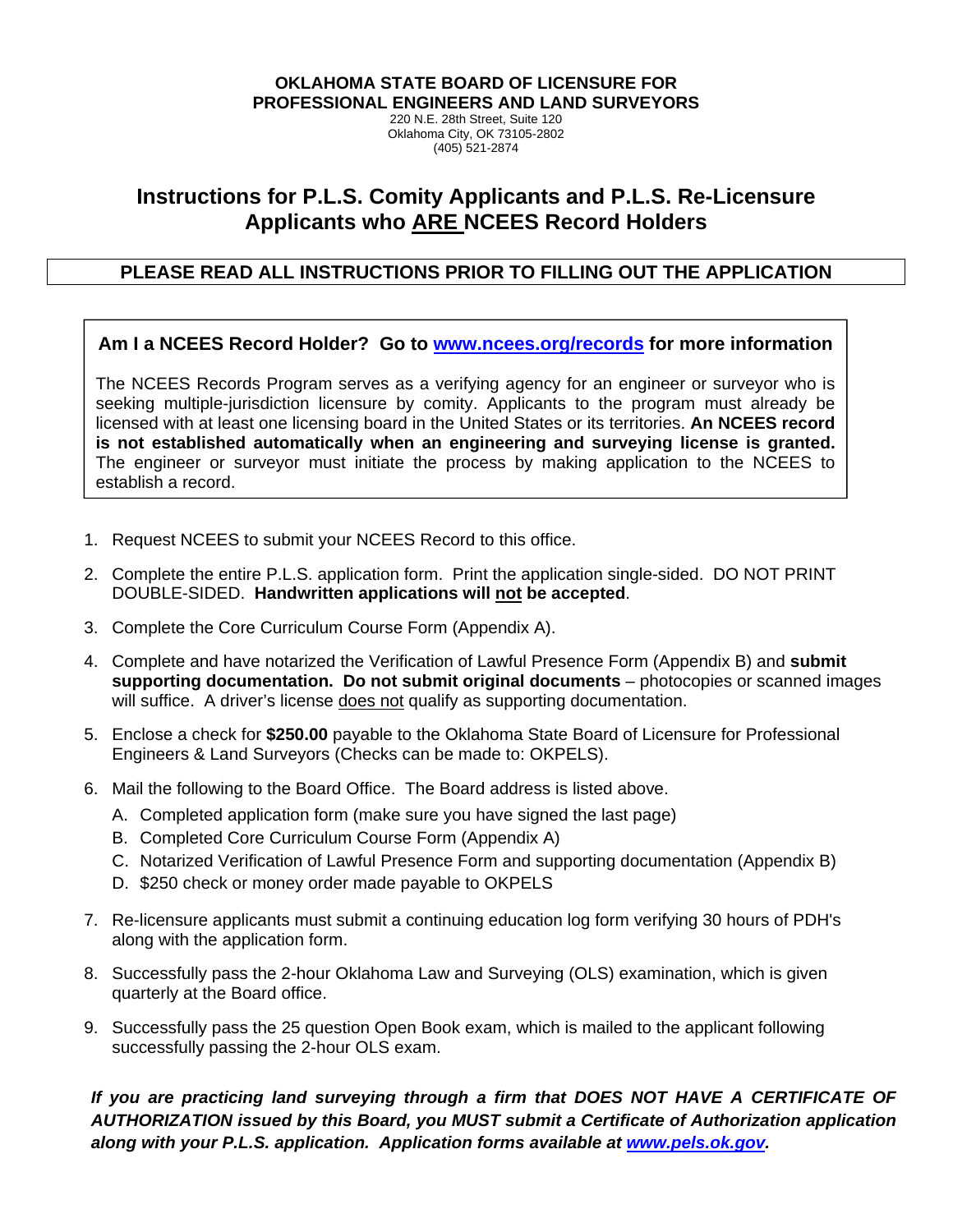



 220 N.E. 28th Street, Suite 120 Oklahoma City, OK 73105-2802 (405) 521-2874

# **NCEES Record Holder Application**

# **Application for Professional Land Surveyor Licensing for Comity Licensure or Re-Licensure**

 *MUST BE TYPEWRITTEN OR COMPUTER GENERATED - HANDWRITTEN APPLICATIONS WILL BE RETURNED* 

Check here if this is a re-licensure application. Original Oklahoma P.L.S. Number \_\_\_\_\_ **ENCLOSE \$250.00 APPLICATION FEE** - (Checks may be made to: OKPELS) 1. Full **Legal** Name (do not abbreviate) \_\_\_\_\_\_\_\_\_\_\_\_\_\_\_\_\_\_\_\_\_\_\_\_\_\_\_\_\_\_\_\_\_\_\_\_\_\_\_\_\_\_\_\_\_\_\_\_\_\_\_\_\_\_\_\_\_\_\_\_\_\_\_ Maiden Name or other last name previously used (if applicable)

2. Name: \_\_\_\_\_\_\_\_\_\_\_\_\_\_\_\_\_\_\_\_\_\_\_\_\_\_\_\_\_\_\_\_\_\_\_\_\_\_\_\_\_\_\_\_\_\_\_\_\_\_\_\_\_\_\_\_\_\_\_\_\_\_\_\_\_\_\_\_\_\_\_\_\_\_\_\_\_\_\_\_\_\_\_\_\_\_\_ **(as you wish it to appear on your certificate- you must sign and seal using this exact name)** 

3. Date of Birth: \_\_\_\_\_\_\_\_\_\_\_\_\_\_\_\_\_\_\_\_\_\_\_\_\_ 4. Social Security #:\_\_\_\_\_\_\_\_\_\_\_\_\_\_\_\_\_\_\_\_\_\_\_\_\_\_\_\_\_\_\_\_\_\_\_\_\_\_\_

5. Residence Physical Address:\_\_\_\_\_\_\_\_\_\_\_\_\_\_\_\_\_\_\_\_\_\_\_\_\_\_\_\_\_\_\_\_\_\_ \_\_\_\_\_\_\_\_\_\_\_\_\_\_\_\_\_\_\_\_\_\_\_\_\_\_\_\_\_\_\_\_\_\_\_

|                                        | (number and street) | (city, state and zip code) |                                        |  |
|----------------------------------------|---------------------|----------------------------|----------------------------------------|--|
| (telephone)                            | (fax)               | (e-mail)                   |                                        |  |
| 6. Business Physical Address:          | (number and street) | (city, state and zip code) |                                        |  |
| (Official name of place of employment) |                     | (your title)               | $(CA \# - if applicable)$ <sup>*</sup> |  |

\_\_\_\_\_\_\_\_\_\_\_\_\_\_\_\_\_\_\_ \_\_\_\_\_\_\_\_\_\_\_\_\_\_\_\_\_\_\_ \_\_\_\_\_\_\_\_\_\_\_\_\_\_\_\_\_\_\_\_\_\_\_\_\_\_\_\_\_\_\_\_\_\_\_\_\_\_\_\_\_\_\_\_\_\_\_\_\_\_\_\_ (telephone) (fax) (fax) (fax) (e-mail)

*\* If you are practicing land surveying through a firm that DOES NOT HAVE A CERTIFICATE OF AUTHORIZATION issued by this Board, you MUST submit a Certificate of Authorization application along with your P.L.S. application. Application forms available at www.pels.ok.gov.* 

| 9. a. List Professional Land Surveyor licenses in other states:                                                                                                                                                               |                                              |                            |
|-------------------------------------------------------------------------------------------------------------------------------------------------------------------------------------------------------------------------------|----------------------------------------------|----------------------------|
| State of current residence: State_______________________                                                                                                                                                                      |                                              | Year of Lic. Lic. Lic. No. |
|                                                                                                                                                                                                                               |                                              |                            |
| Other States: (attach list if necessary) example and the state of the state of the state of the state of the state of the state of the state of the state of the state of the state of the state of the state of the state of |                                              |                            |
| b. List Land Surveyor Intern Certification: State Manuel Mear of Cert. Manuel Cert. No. 1996. The Cert. No.                                                                                                                   |                                              |                            |
| 10. I passed land surveying examinations conducted by the following State Boards or through NCEES by computer<br>based testing (CBT).                                                                                         |                                              |                            |
|                                                                                                                                                                                                                               |                                              |                            |
|                                                                                                                                                                                                                               |                                              |                            |
| 11. Are you a licensed Professional Engineer?                                                                                                                                                                                 |                                              |                            |
| No                                                                                                                                                                                                                            | Year of Licensure ____________ License No. _ |                            |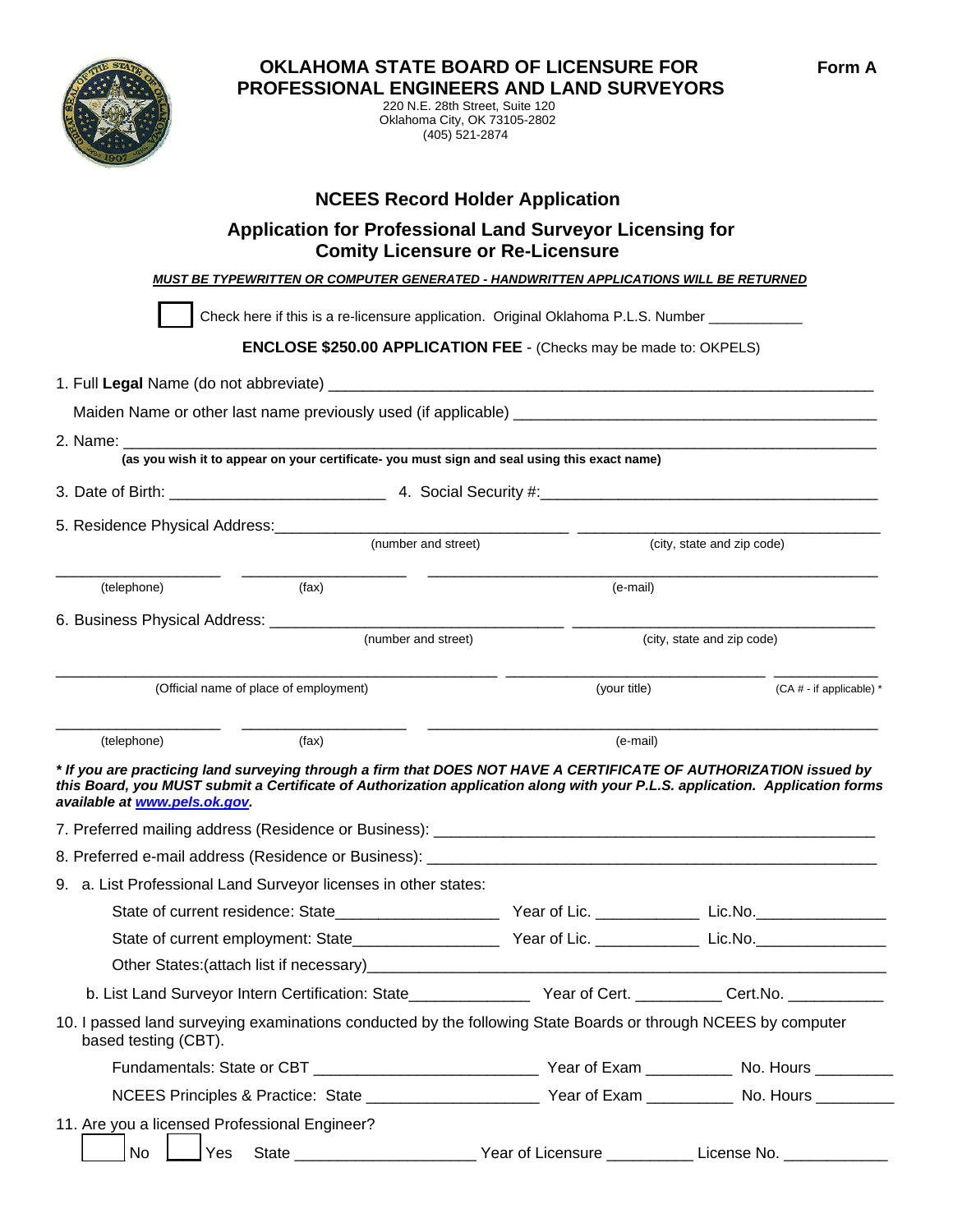| 12. Have you previously filed any application with this Board?                                                                                                                                                                                                                     |
|------------------------------------------------------------------------------------------------------------------------------------------------------------------------------------------------------------------------------------------------------------------------------------|
| Yes (If yes, please indicate) P.E. E.I. E.I. P.L.S.<br>No<br>L.S.I.                                                                                                                                                                                                                |
| 13. Have you been convicted, found guilty or pled guilty or nolo contendere to any crime, which was a felony or<br>misdemeanor and not traffic related?                                                                                                                            |
| No<br>Yes (If Yes, attach explanation.) * DUI's and DWI's must be reported<br>** Include all information, even if a significant period of time has passed.                                                                                                                         |
| 14. Have you ever been disciplined by any professional or vocational licensing authority (including Oklahoma)?<br><b>No</b><br>Yes (If Yes, attach explanation.)<br>* Include formal actions, informal actions, administrative actions, stipulations and agreements.               |
| 15. Have you ever had an application for professional or vocational licensing denied for a reason other than you did not<br>meet the educational or experience requirements?<br>No<br>Yes (If Yes, attach explanation.)                                                            |
| 16. To your knowledge, are you currently under investigation by any professional or licensing authority?<br>No<br>Yes (If Yes, attach explanation.)                                                                                                                                |
| 17. Have you been subject to any court rulings, court mandated registration, or any other public records that would show<br>impropriety or reflect poorly on the profession?<br>No<br>Yes (If Yes, attach explanation.)                                                            |
| PLEASE NOTE: Failure to provide complete and accurate information to the Board concerning any applicable criminal conviction(s) or<br>disciplinary action WILL result in rejection of your application. A new application form and fee will be required for further consideration. |

### **18. AFFIDAVIT AND RELEASE STATEMENT**

(full **legal** name - do not abbreviate)

I, thereby make application for licensure as a professional state of the state of the state of the state of the state of the state of the state of the state of the state of the state of the state of the state of the state

land surveyor under the provisions of 59 O.S. § 475.1-475.22a, and the rules and regulations of your Board. My application is based on the provisions of 475.12(B) and Oklahoma Administrative Code 245:15-3-4. I declare under penalty of perjury under the laws of Oklahoma that I am the person described in this application and that the statements and representations contained therein are true in every respect.

Furthermore, I hereby authorize any individual, company or institution with whom I have been associated to furnish the Oklahoma State Board of Licensure for Professional Engineers and Land Surveyors with any information concerning my qualifications for professional licensure in Oklahoma which they have on record or otherwise, and do hereby release the individual, company or institution and all individuals connected therewith from all liability for any damage whatsoever incurred by me as a result of their furnishing such information. I also consent to the confidentiality of the requested evaluation, and waive any right to see or to question the evaluation submitted.

\_\_\_\_\_\_\_\_\_\_\_\_\_\_\_\_\_\_\_\_\_\_\_\_\_\_\_\_\_\_\_\_\_\_\_\_\_ \_\_\_\_\_\_\_\_\_\_\_\_\_\_\_\_\_\_\_\_\_\_\_\_

| Original Written Signature                                                                                     | Date |
|----------------------------------------------------------------------------------------------------------------|------|
| <b>APPLICATION CHECKLIST</b>                                                                                   |      |
| NCEES Record provided to the Board                                                                             |      |
| P.L.S. Core Curriculum Course Form completed and included with application (Appendix A)                        |      |
| Affidavit of Lawful Presence (with acceptable supporting documentation) included with application (Appendix B) |      |
| All sections of application completed and printed single-sided (DO NOT PRINT DOUBLE-SIDED)                     |      |
| \$250 application fee included (made payable to OKPELS)                                                        |      |
| Application signed and dated                                                                                   |      |
| Certificate of Authorization application submitted (if applicable)                                             |      |
| Mailing address of the Board                                                                                   |      |
| Oklahoma State Board of Licensure of Professional Engineers and Land Surveyors                                 |      |

220 N.E. 28th Street, Suite 120

Oklahoma City, OK 73105-2802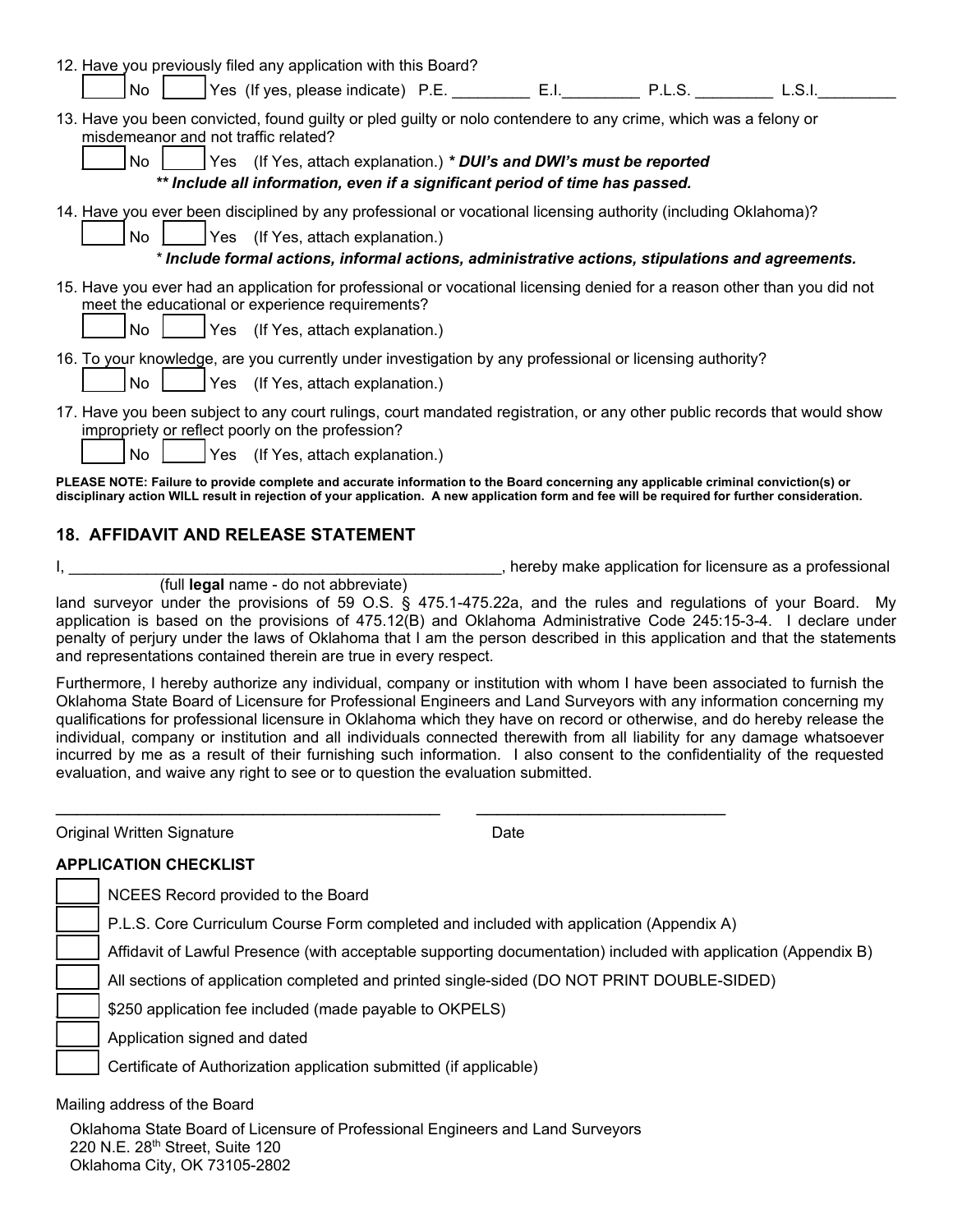### **OKLAHOMA STATE BOARD OF LICENSURE FOR PROFESSIONAL ENGINEERS AND LAND SURVEYORS**

220 N.E. 28th Street, Suite 120 Oklahoma City, OK 73105-2802 (405) 521-2874

# **Core Curriculum Course Evaluation Form Instructions**

An applicant for certification as a Land Surveying Intern, or an applicant for licensure as a Professional Land Surveyor must meet the education requirements set forth in Title 59 O.S. § 475.1 *et. seq*. which includes the completion of at least thirty (30) semester credit hours of the Surveying Core Curriculum approved by the Board. The 30 hours in the Core Curriculum must be competed with a grade of "C" or above.

These 30 semester credit hours must include the following:

- 1. A minimum of fifteen (15) semester credit hours in **Elementary and Advanced Surveying** courses;
- 2. A minimum of six (6) semester credit hours in **Boundary Surveying and Legal Principles** courses;
- 3. A minimum of six (6) hours in **Geographical Communications and Land Development Principles** courses.
- 4. In addition to the Core Curriculum, a minimum of a **3-hour class in either Analytical Geometry or Trigonometry is also required.**

To assist the Board in its review of your college credit hours, please complete the following summary by inserting the number of credit hours earned for each subject, your grade, the course number and title and the college or university where the credit was earned.

If there is any question about the course content for a listed course, it shall be the applicant's responsibility to provide syllabi and/or course outlines for those courses. Multiple courses covering the same subject matter will not be accepted, e.g. applicants taking Basic Surveying courses at two different institutions will only receive credit for one course.

Depending on the course content, some courses may be eligible for partial credit towards the 30 hour requirement. For example, a course in Transportation engineering usually qualifies for 1 hour of Advanced Surveying credit.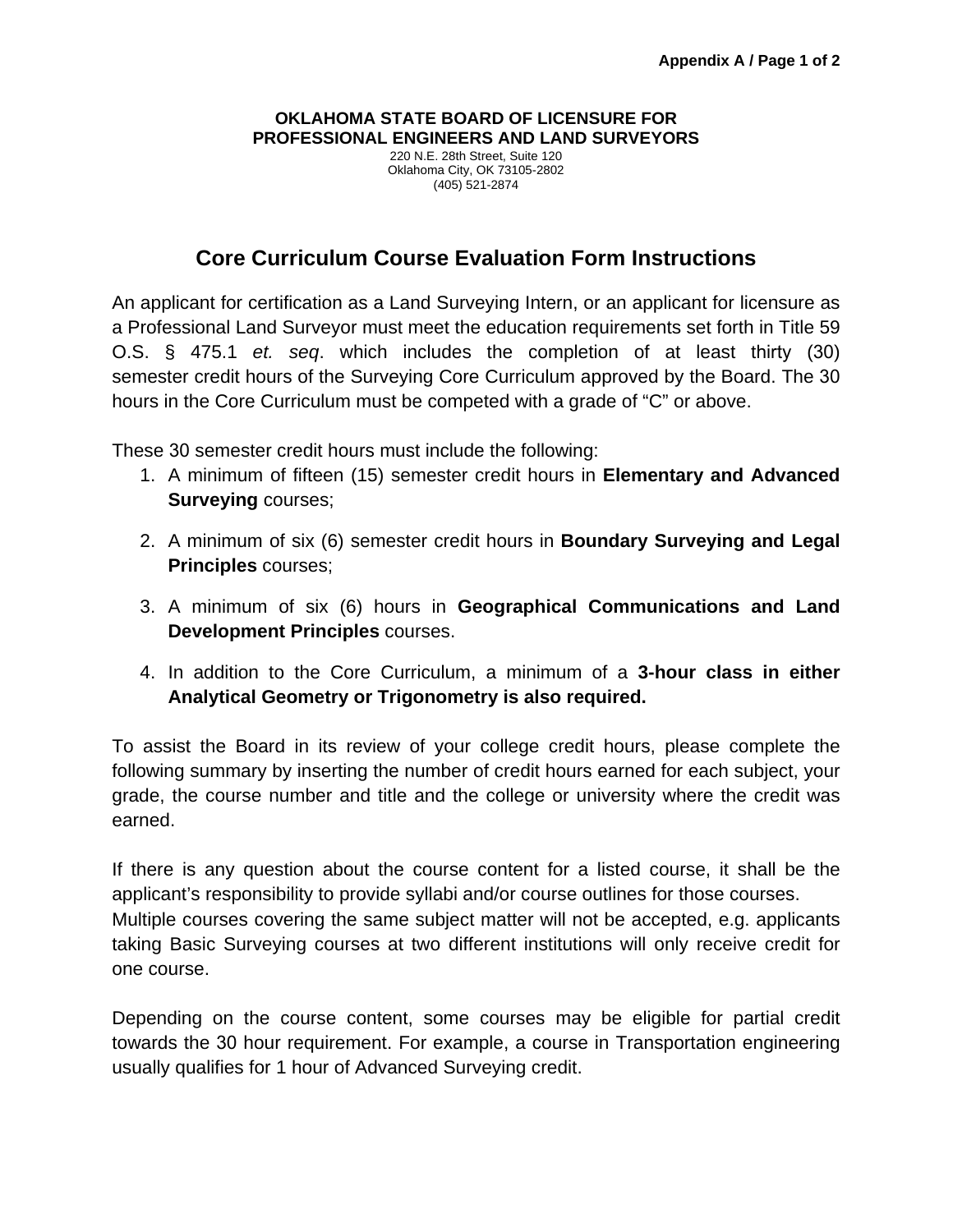Name\_\_\_\_\_\_\_\_\_\_\_\_\_\_\_\_\_\_\_\_\_\_\_\_\_\_\_\_\_\_\_\_\_\_\_\_\_\_\_\_\_\_\_\_\_\_\_\_\_\_\_\_

# **LSI / PLS Core Curriculum Course Form**

Please complete the summary below by inserting the number of credit hours earned for each subject, your grade, the course number and title and the college or university where the credit was earned. Your college transcript should support each course reference. Depending on content, some courses may only be eligible for partial credit toward the 30 hour requirement.

### **Credit Hours of Mathematics (Minimum-3 hours) (Trigonometry or Analytic Geometry)**

| <b>Subject</b> | Credit<br><b>Hours</b> | Grade | <b>Course Number and Title</b> | <b>College or University</b> |
|----------------|------------------------|-------|--------------------------------|------------------------------|
|                |                        |       |                                |                              |
|                |                        |       |                                |                              |

### **Credit Hours of Elementary and Advanced Surveying (Minimum-15 hours) (Maximum of 6 hours per subject)**

| <b>Subject</b>                     | Credit<br><b>Hours</b> | Grade | <b>Course Number and Title</b> | <b>College or University</b> |
|------------------------------------|------------------------|-------|--------------------------------|------------------------------|
| <b>Basic/Elementary Surveying</b>  |                        |       |                                |                              |
| <b>Advanced Surveying</b>          |                        |       |                                |                              |
| <b>Route Surveying/Geometrics</b>  |                        |       |                                |                              |
| <b>Engineering Surveying</b>       |                        |       |                                |                              |
| Subdivision/Roadway Design         |                        |       |                                |                              |
| Geodetic Surveying/GPS             |                        |       |                                |                              |
| <b>Construction Surveying/MGMT</b> |                        |       |                                |                              |
| Photogrammetry                     |                        |       |                                |                              |
| <b>CREDIT HOURS</b>                |                        |       |                                |                              |

### **Credit Hours of Boundary Surveying and Legal Principles (Minimum-6 hours)**

| <b>Subject</b>                   | Credit<br><b>Hours</b> | Grade | <b>Course Number and Title</b> | <b>College or University</b> |
|----------------------------------|------------------------|-------|--------------------------------|------------------------------|
| Legal Principles of Surveying I  |                        |       |                                |                              |
| Legal Principles of Surveying II |                        |       |                                |                              |
| Evidence and Boundary Analysis   |                        |       |                                |                              |
| U.S. Public Land Survey System   |                        |       |                                |                              |
| Oklahoma State Specific Laws     |                        |       |                                |                              |
| <b>CREDIT HOURS</b>              |                        |       |                                |                              |

### **Credit Hours of Mapping and Land Survey Systems (Minimum-6 hours)**

| <b>Subject</b>                                         | <b>Credit</b><br><b>Hours</b> | Grade | <b>Course Number and Title</b> | <b>College or University</b> |
|--------------------------------------------------------|-------------------------------|-------|--------------------------------|------------------------------|
| Drafting/Graphics/CAD                                  |                               |       |                                |                              |
| Geodesy                                                |                               |       |                                |                              |
| <b>GIS</b>                                             |                               |       |                                |                              |
| Mapping                                                |                               |       |                                |                              |
| Cartography                                            |                               |       |                                |                              |
| Aerial Photo Interpretation /<br><b>Remote Sensing</b> |                               |       |                                |                              |
| <b>CREDIT HOURS</b>                                    |                               |       |                                |                              |
| <b>TOTAL CREDIT HOURS</b>                              |                               |       |                                |                              |

\_\_\_\_\_\_\_\_\_\_\_\_\_\_\_\_\_\_\_\_\_\_\_\_\_\_\_\_\_\_\_\_\_\_\_\_\_\_\_\_\_\_\_\_ \_\_\_\_\_\_\_\_\_\_\_\_\_\_\_\_\_\_\_\_\_\_\_\_\_\_\_\_\_\_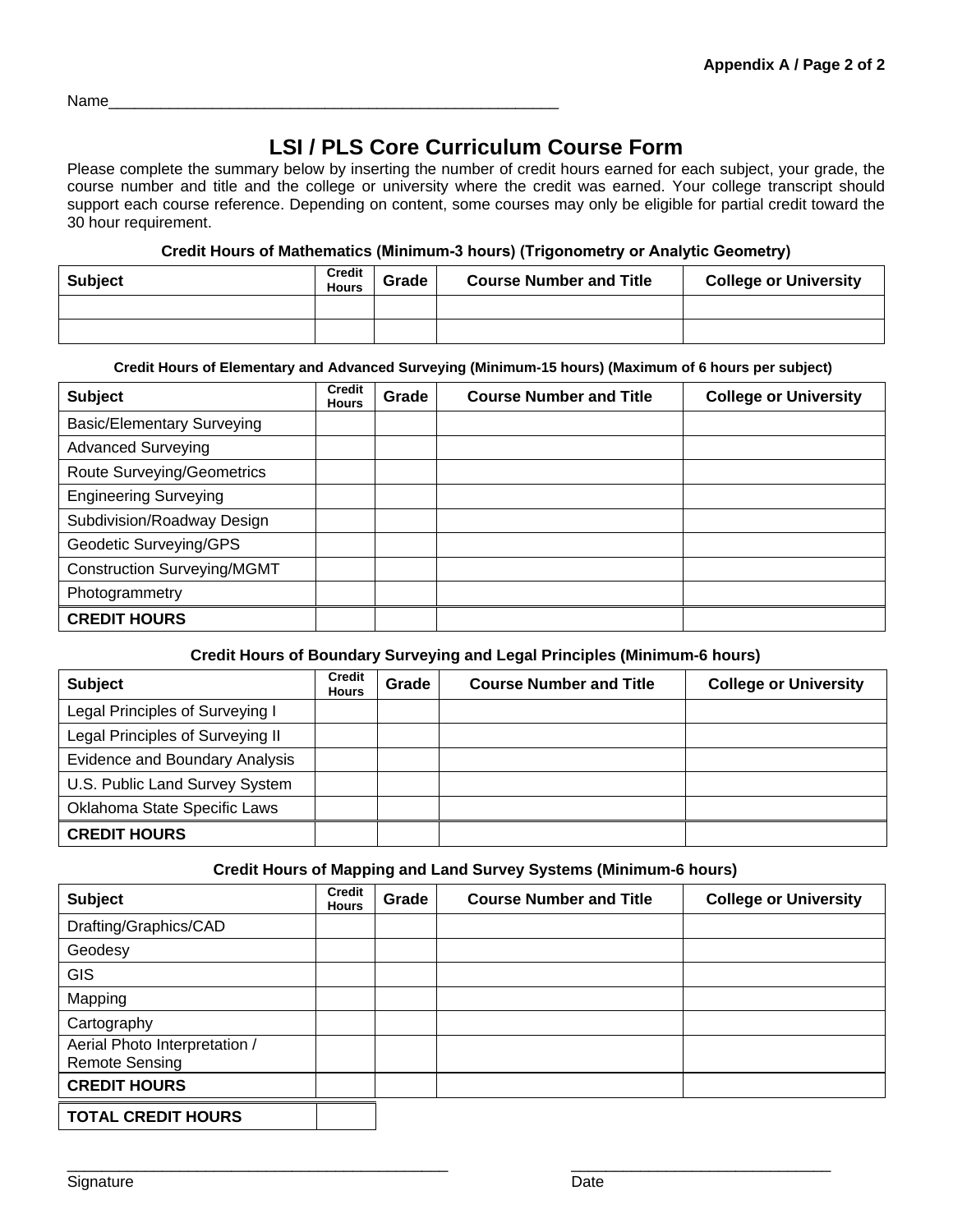Instructions for Required Affidavit:

All natural persons fourteen (14) years of age or older and present in the United States, applying for licensure with the Oklahoma State Board of Licensure for Professional Engineers and Land Surveyors are required, by the provisions of 56 O.S. Supp. 2007 § 71, to provide this Board with verification of lawful presence in the United States by executing one of the Affidavits below before a notary public or other officer authorized to notarize affidavits under State law. The Board's office is staffed with notaries who are available to provide notary service at no cost to Applicants. **You will not be allowed to apply for licensure or renew your license without this verification**. Please sign and have notarized the applicable form and enclose a document listed on List A or List B (see attached). **A DRIVER'S LICENSE IS NOT AN ACCEPTED DOCUMENT.**

### AFFIDAVIT VERIFYING LAWFUL PRESENCE IN THE UNITED STATES

### **Option 1 - Verification of Citizenship**

### Affidavit of

Applicant's Name [please print legibly or type] License No. [if applicable]

STATE OF  $\qquad \qquad$  )

) COUNTY OF  $\overrightarrow{)}$ 

[Applicant's Name] , of lawful age, being first duly sworn, upon oath states, under penalty of perjury, as follows:

I am a United States Citizen.

[Signature of Applicant]

Subscribed and sworn to or affirmed before me this \_\_\_\_\_ day of \_\_\_\_\_\_\_\_\_\_\_\_\_\_\_\_,

 $\overline{\phantom{a}}$  , and the contract of the contract of the contract of the contract of the contract of the contract of the contract of the contract of the contract of the contract of the contract of the contract of the contrac

20\_\_\_\_\_\_, by \_\_\_\_\_\_\_\_\_\_\_\_\_\_\_\_\_\_\_\_\_\_\_\_\_\_\_\_\_\_\_\_\_\_\_\_\_\_\_\_\_\_\_\_\_\_\_\_\_\_\_\_\_\_.

[Applicant]

NOTARY

My Commission Expires: \_\_\_\_\_\_\_\_\_\_\_\_\_\_\_\_\_\_\_\_\_\_

(Seal)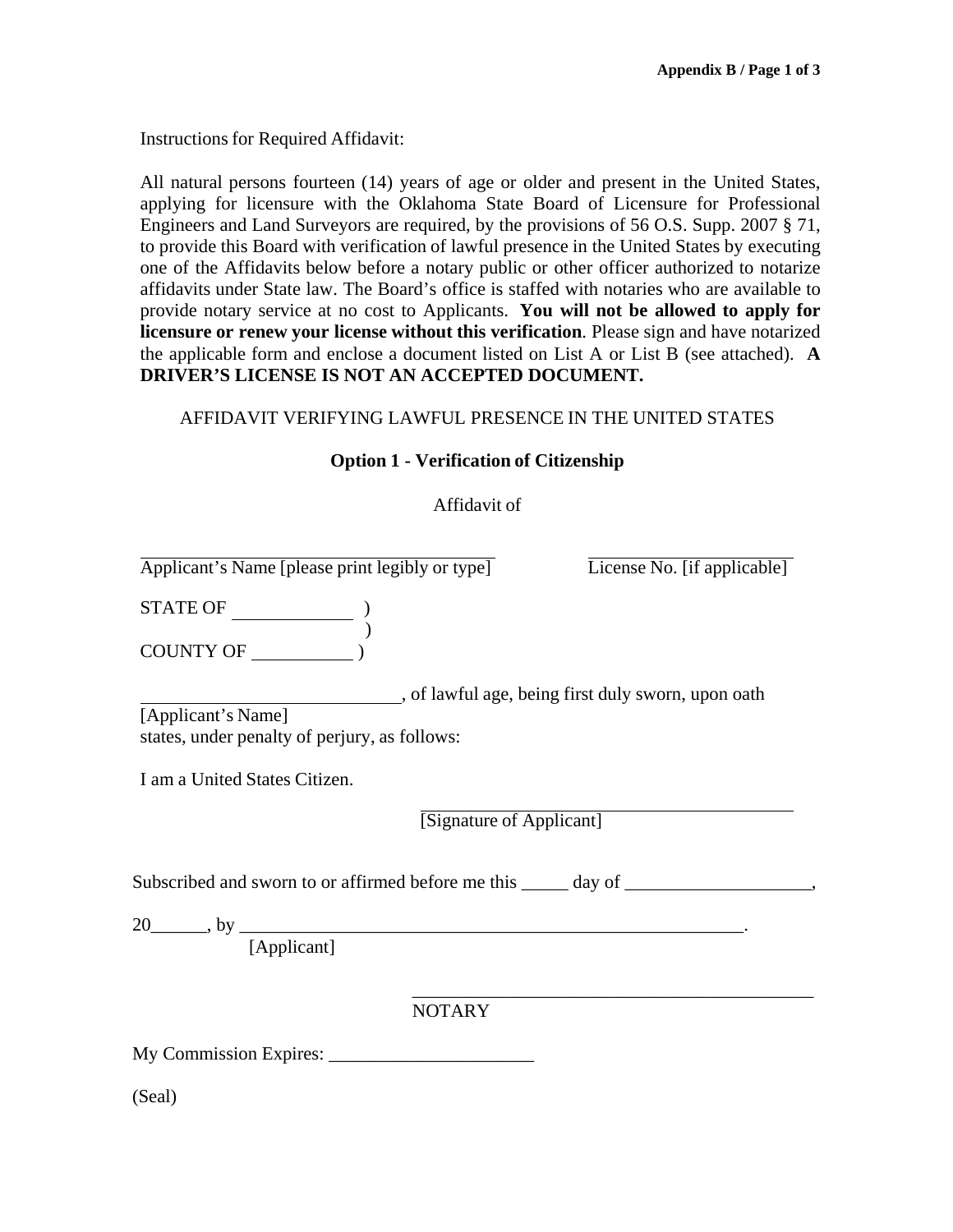### AFFIDAVIT VERIFYING LAWFUL PRESENCE IN THE UNITED STATES

### **Option 2 – Affidavit Verifying Qualified Alien Status**

### Affidavit of

 Applicant's Name [please print legibly or type] License No. [if applicable] STATE OF  $\qquad \qquad$  ) COUNTY OF ) ) ss: [Applicant's Name] , of lawful age, being first duly sworn, upon oath states, under penalty of perjury, as follows: I am a qualified alien under the Federal Immigration and Naturalization Act, and I am lawfully present in the United States. [Signature of Applicant] Subscribed and sworn to or affirmed before me this \_\_\_\_\_ day of \_\_\_\_\_\_\_\_\_\_\_\_\_\_\_\_\_, 20\_\_\_\_\_\_, by \_\_\_\_\_\_\_\_\_\_\_\_\_\_\_\_\_\_\_\_\_\_\_\_\_\_\_\_\_\_\_\_\_\_\_\_\_\_\_\_\_\_\_\_\_\_\_\_\_\_\_\_\_\_. [Applicant] NOTARY My Commission Expires: \_\_\_\_\_\_\_\_\_\_\_\_\_\_\_\_\_\_\_\_\_\_ (Seal)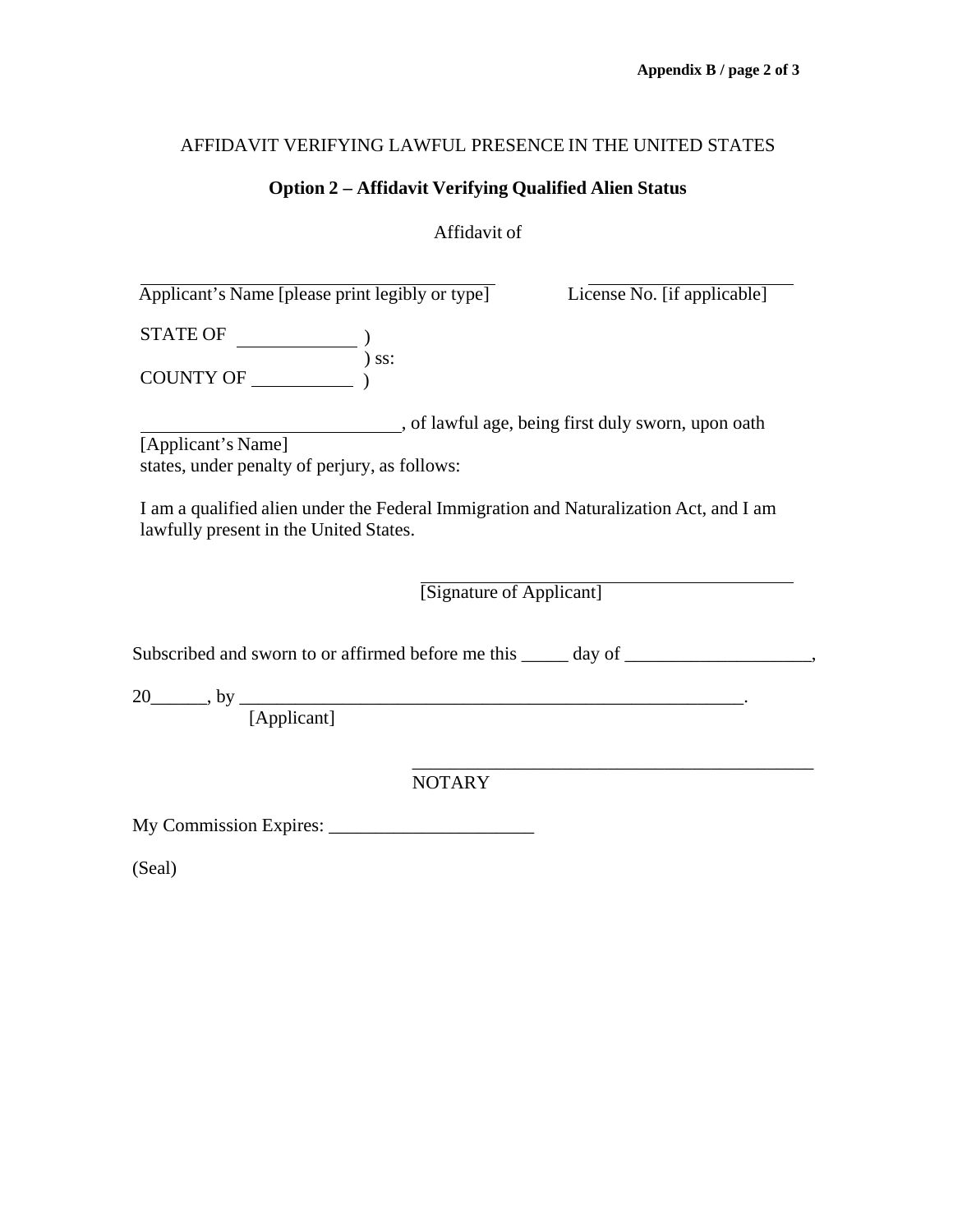# **LIST A**

# **ACCEPTABLE DOCUMENTS TO ESTABLISH U.S. CITIZENSHIP (Driver's License DOES NOT Qualify)**

A person who is a citizen of the United States as evidenced by one of the following:

- 1. A copy of a birth certificate issued in or by a city, county, state, or other governmental entity within the United States or its outlying possessions.
- 2. A U.S. Certificate of Birth Abroad (FS-&45. DS-135) or a Report of Birth Abroad of a U.S. Citizen (FS-240).
- 3. A birth certificate or passport issued from:
	- A. Puerto Rico on or after January 13, 1941;
	- B. Guam, on or after April 10, 1898;
	- C. U.S. Virgin Islands on or after February 25, 1927;
	- D. Northern Mariana Islands, after November 4, 1986;
	- E. American Samoa;
	- F. Swain's Island; or
	- G. District of Columbia
- 4. A U.S. passport (expired or unexpired).
- 5. Certificate of Naturalization (N-550, N-57, N-578).
- 6. Certificate of Citizenship (N-560, N-561, N-645).
- 7. U.S. Citizen Identification Card (I-179, I-197).
- 8. An individual Fee Register Receipt (Form G-711) that shows that the person has filed an application for a New Naturalization or Citizenship Paper (Form N-565).
- 9. Any other document which establishes a U.S. place of birth or indicates U.S. citizenship.

## **LIST B**

# **ACCEPTABLE DOCUMENTS TO ESTABLISH ALIEN STATUS (Driver's License DOES NOT Qualify)**

An alien lawfully admitted for permanent residence under the Immigration and Naturalization Act (INA) must submit supporting documentation to establish lawful presence under one of the following categories:

- INS Form I-551 (Permanent Resident Card commonly known as a "green card");
- INS Form I-551 Temporary Stamp
- INS Form I-327 Re-Entry Permit
- INS Form I-94 (Arrival/Departure Document);
- INS Form I-688 (Temporary Resident Card);
- INS Form I-688A (Employment Authorization Card);
- INS Form I-688B (Employment Authorization Card);
- INS Form I-766 (Employment Authorization Card);
- Machine Readable Immigrant VISA (with Temporary I-551 Language);
- Unexpired Foreign Passport

**The preceding lists (A and B) contain the most common documents, which can be used to establish U.S. Citizenship or legal alien status.**